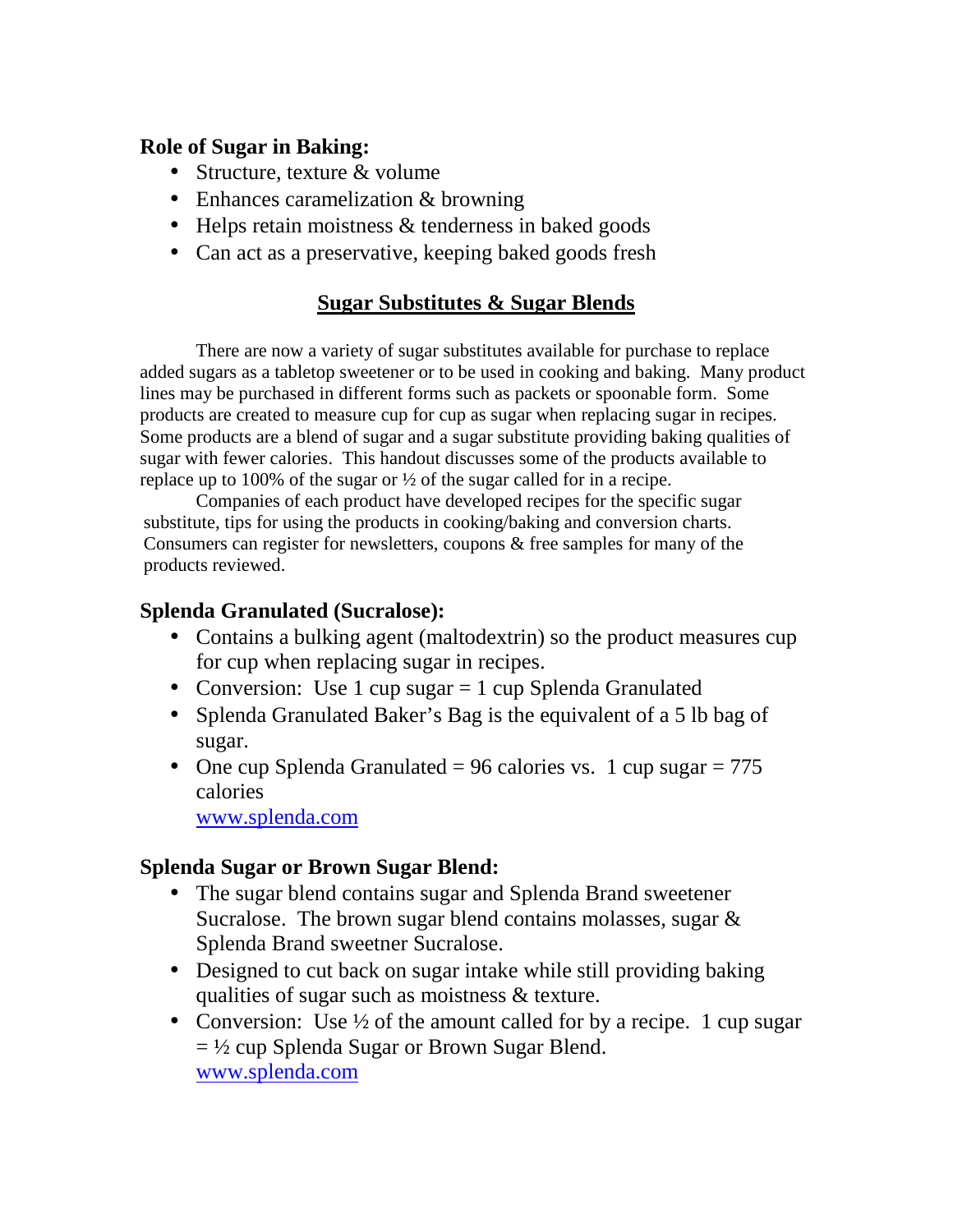## **Pyure Stevia Sweetener "Bakeable Blend"**

- Ingredients: Stevia Extract & bulking agent (maltodextrin) so the product measures cup for cup when replacing sugar in recipes.
- Conversion: Use 1 cup sugar = 1 cup Pyure Stevia Granulated http://www.pyuresweet.com/

# **Truvia Spoonable**

- Ingredients: Erythritol and Rebiana (Stevia Leaf Extract)
- Conversion: 1 tsp. sugar  $= 1/2$  tsp. Truvia Spoonable https://www.truvia.com/

### **Truvia Baking Blend (Sugar or Brown Sugar):**

- Sugar Blend ingredients: Sugar, Erythritol & Stevia Leaf Extract
- Brown Sugar Blend ingredients: molasses, sugar, Erythritol & Stevia Leaf Extract
- Conversion: Use  $\frac{1}{2}$  of the amount called for by a recipe for sugar. 1 cup sugar  $= \frac{1}{2}$  cup Truvia Baking Blend
- Developed for use in baked goods.
- One 1.5 bag Truvia Baking Blend is the equivalent of 3 lb sugar **http://www.truvia.com/baking/**

# **Truvia Nectar:**

- Ingredients: Honey, Sugar, Stevia Leaf Extract & water
- Substitutes for honey, agave or granulated sugar
- Conversion: Use  $\frac{1}{2}$  of the amount called for by a recipe to replace honey or agave
- See website for conversion substituting sugar
- See website for where to buy **https://www.truvia.com/**

# **Equal Spoonful (Aspartame & Maltodextrin):**

- Contains a bulking agent (maltodextrin) so the product measures cup for cup when replacing sugar in recipes.
- 1 cup sugar  $= 1$  cup Equal Spoonful
- "Equal works best in recipes where sugar's primary role is flavoring & sweetening such as fruit pie fillings and cheesecakes." www.equal.com